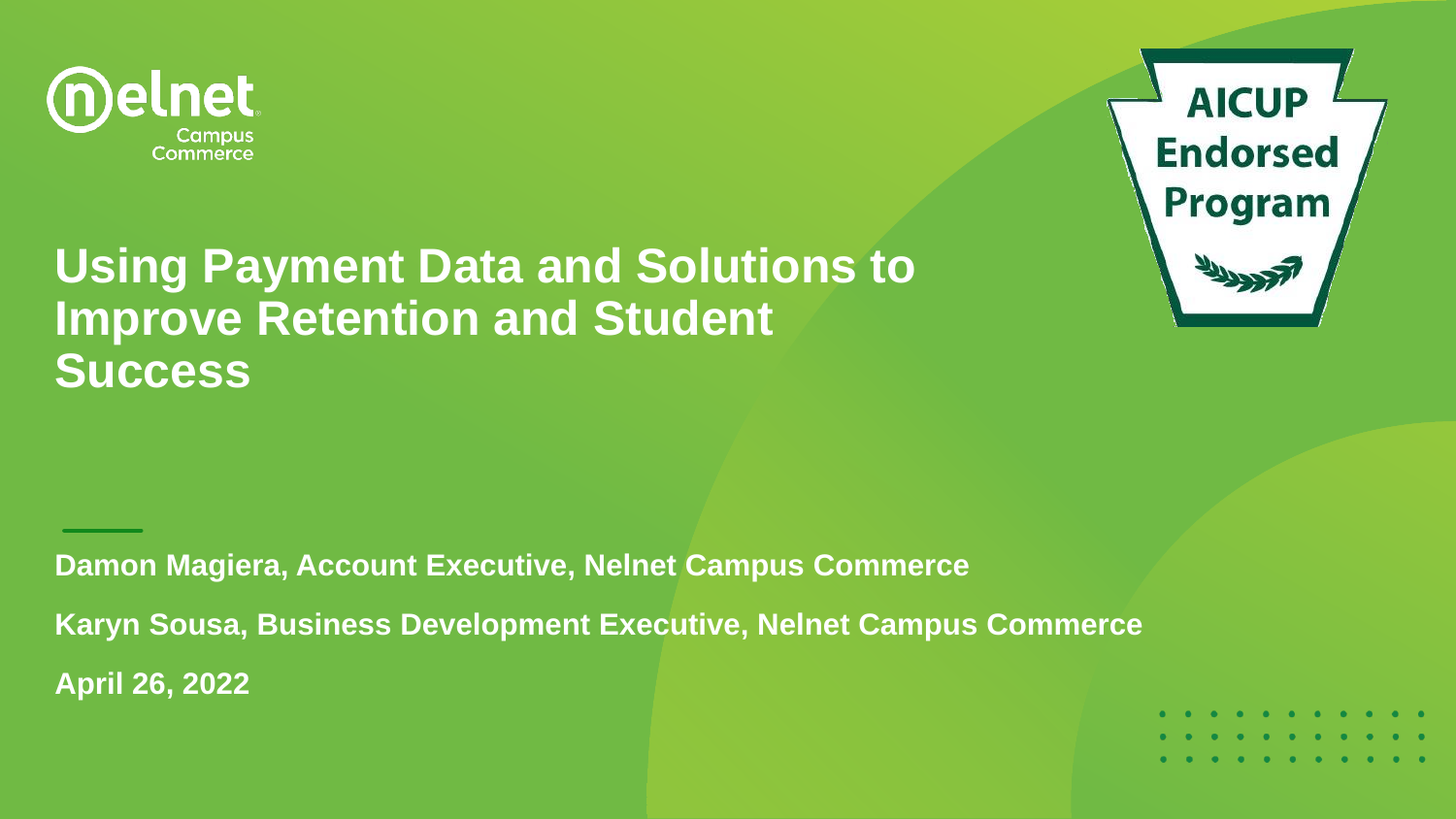# **About Nelnet Campus Commerce**

- Nelnet has been a long standing AICUP Corporate Affiliate
- \$2.9 billion publicly traded company
- Over 25 years experience and partnered with 1300 higher-ed Institutions
- Comprehensive payment solutions
- Integrated technologies with all ERPs
- Security and Compliance

| . |  |  |  |  |  |
|---|--|--|--|--|--|
| . |  |  |  |  |  |
| . |  |  |  |  |  |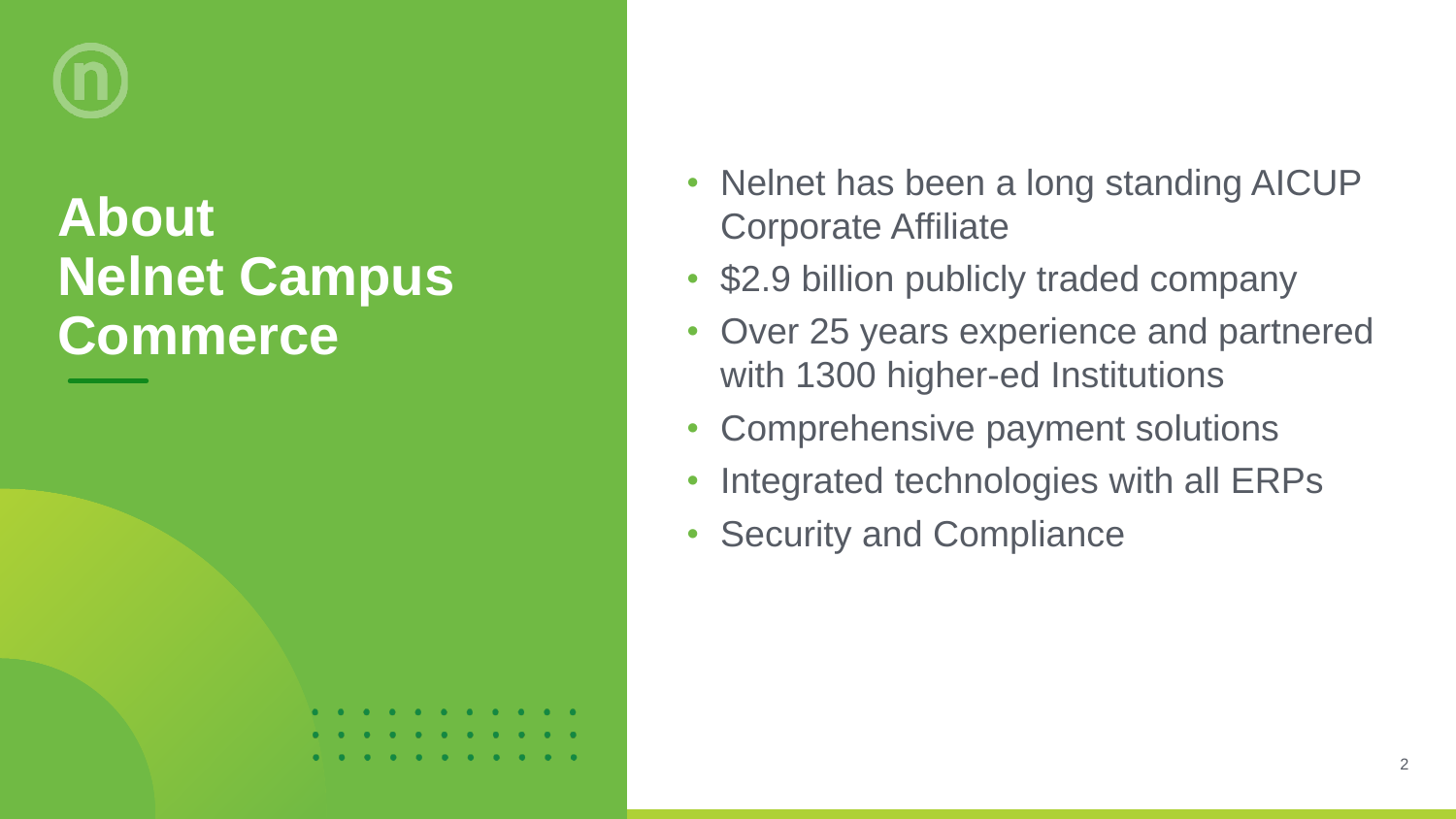### **Current Nelnet AICUP Institutions**

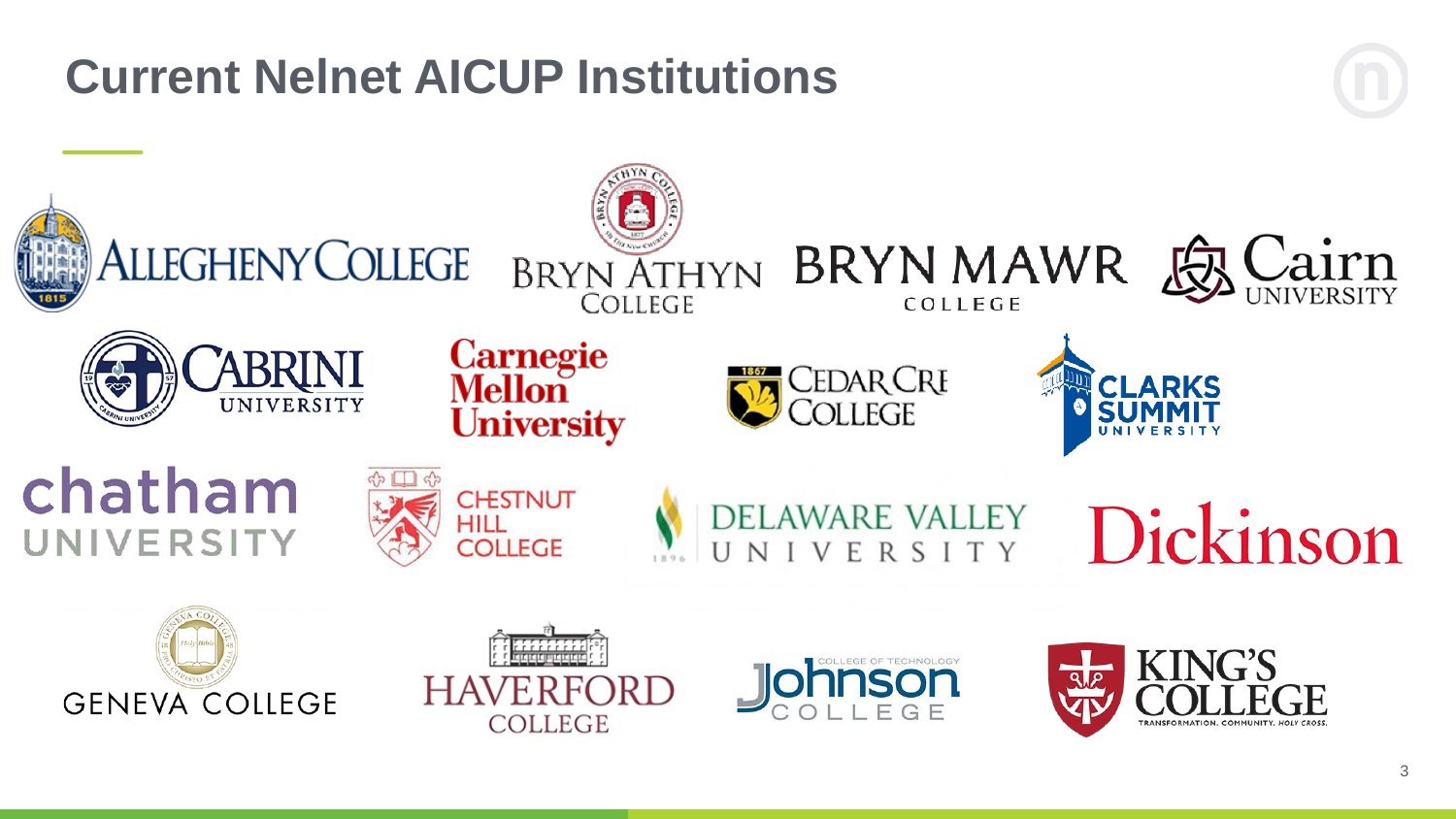## **Current Nelnet AICUP Institutions**







Pennsylvania College



**PTC PITTSBURGH TECHNICAL COLLEGE** 

F

S J SAINT JOSEPH'S<br>UNIVERSITY





ences **University of the Sciences** 

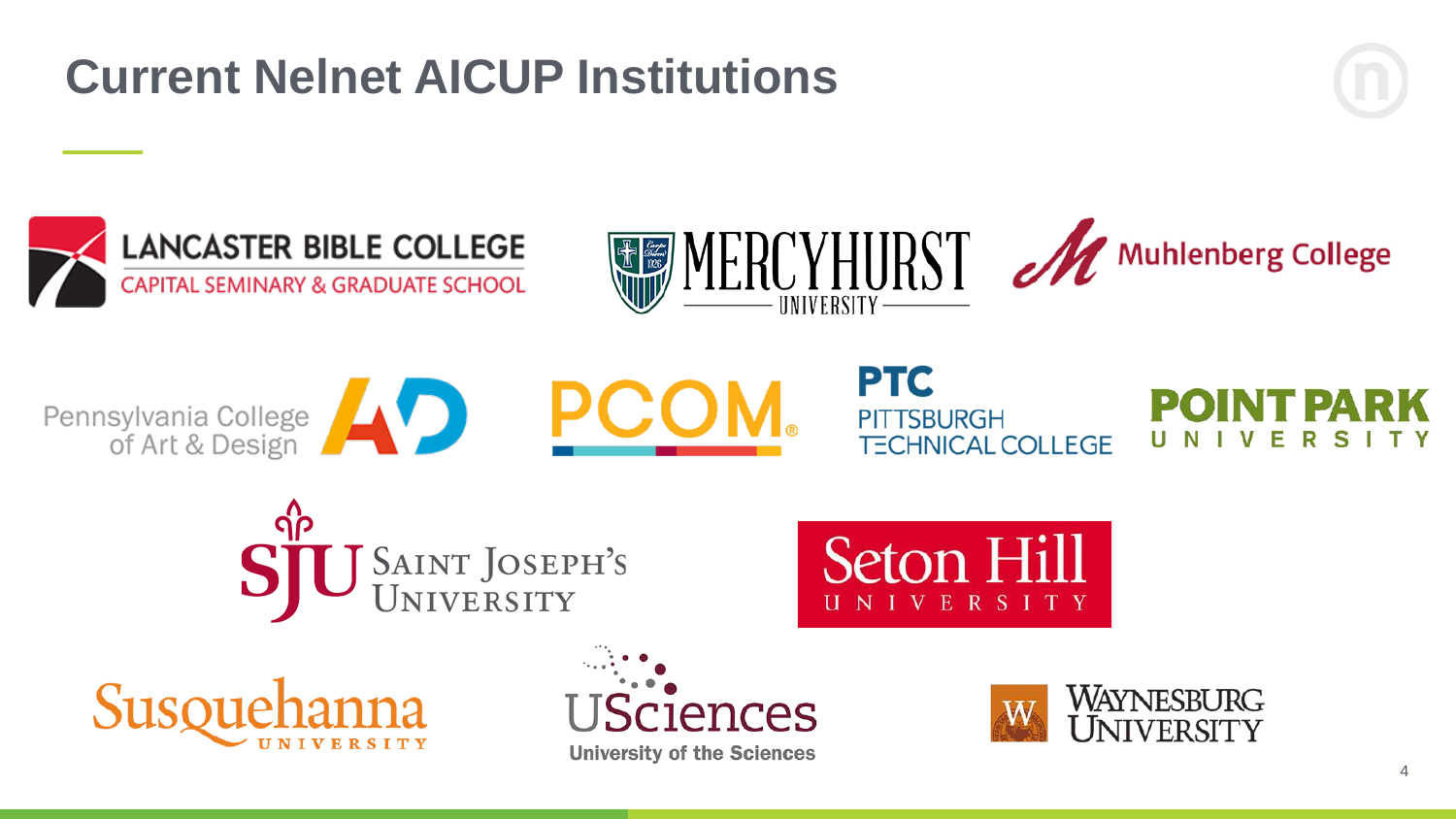#### **Enrollments – Fall 2021**



https://nscresearchcenter.org/current-term-enrollment-estimates/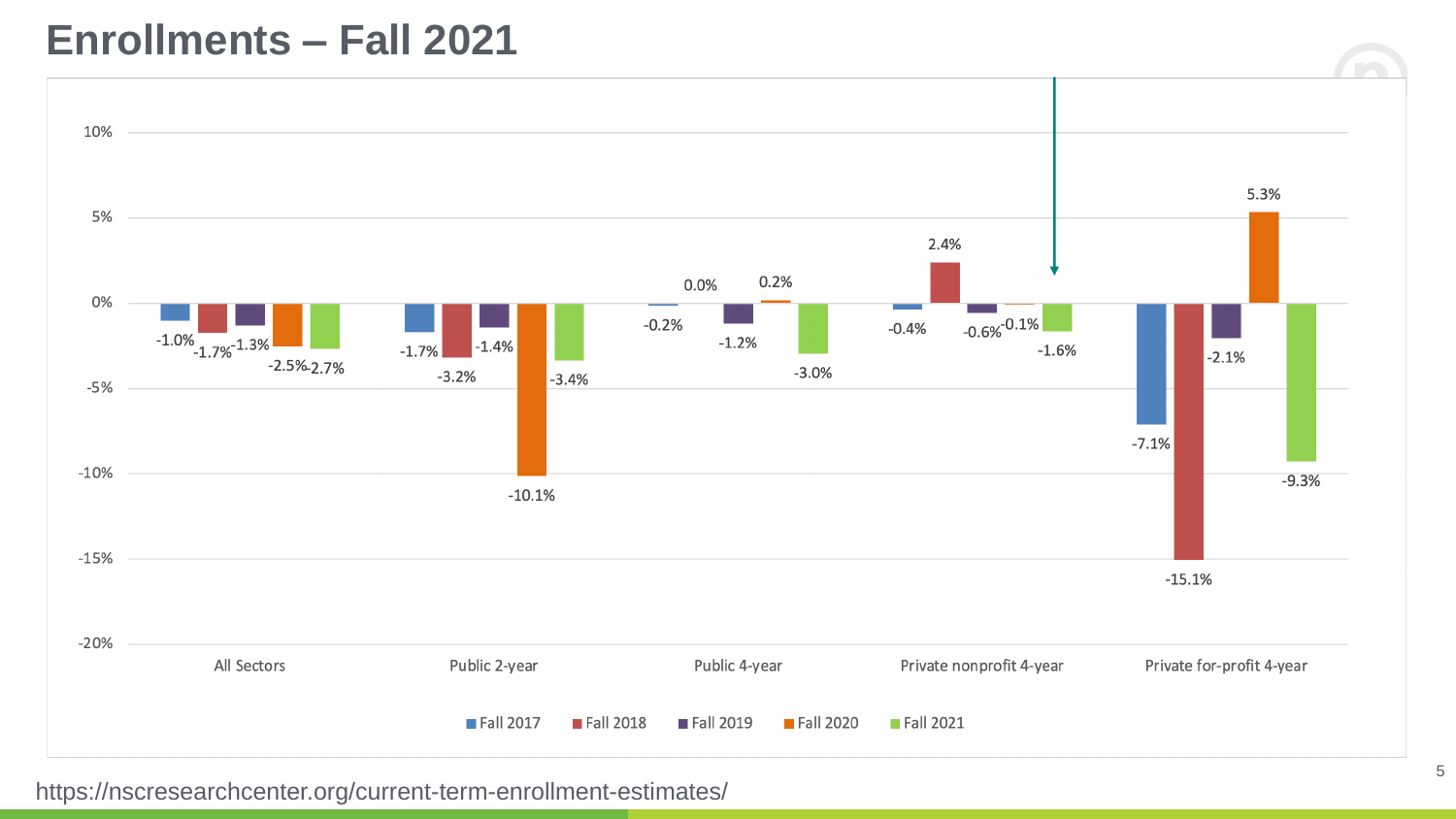#### **Enrollment Spring 2021**



#### **SPRING 2021**

#### Table 1. Estimated National Enrollment by Institutional Sector: 2019 to 2021

|                                                        |                   | Spring 2021                           |                   | Spring 2020                           | Spring 2019       |                                       |
|--------------------------------------------------------|-------------------|---------------------------------------|-------------------|---------------------------------------|-------------------|---------------------------------------|
| <b>Sector</b>                                          | <b>Enrollment</b> | % Change from<br><b>Previous Year</b> | <b>Enrollment</b> | % Change from<br><b>Previous Year</b> | <b>Enrollment</b> | % Change from<br><b>Previous Year</b> |
| <b>Total Enrollment (All Sectors)</b>                  | 16,855,301        | $-3.5%$                               | 17,458,306        | $-0.5%$                               | 17,542,109        | $-1.7%$                               |
| Public 4-year                                          | 7,505,850         | $-0.6%$                               | 7,551,244         | $-0.6%$                               | 7,598,237         | $-0.9%$                               |
| Private nonprofit 4-year                               | 3,747,921         | $-0.8%$                               | 3,776,462         | $-0.7%$                               | 3,803,576         | 3.2%                                  |
| Private for-profit 4-year                              | 718,557           | $-1.5%$                               | 729,364           | $-1.9%$                               | 743,536           | $-19.7%$                              |
| Public 2-year                                          | 4,521,046         | $-9.5%$                               | 4,997,043         | $-2.3%$                               | 5,114,013         | $-3.4%$                               |
| <b>Unduplicated Student Headcount</b><br>(All Sectors) | 16,586,893        | $-3.5%$                               | 17,185,751        | $-0.4%$                               | 17,260,333        | $-1.4%$                               |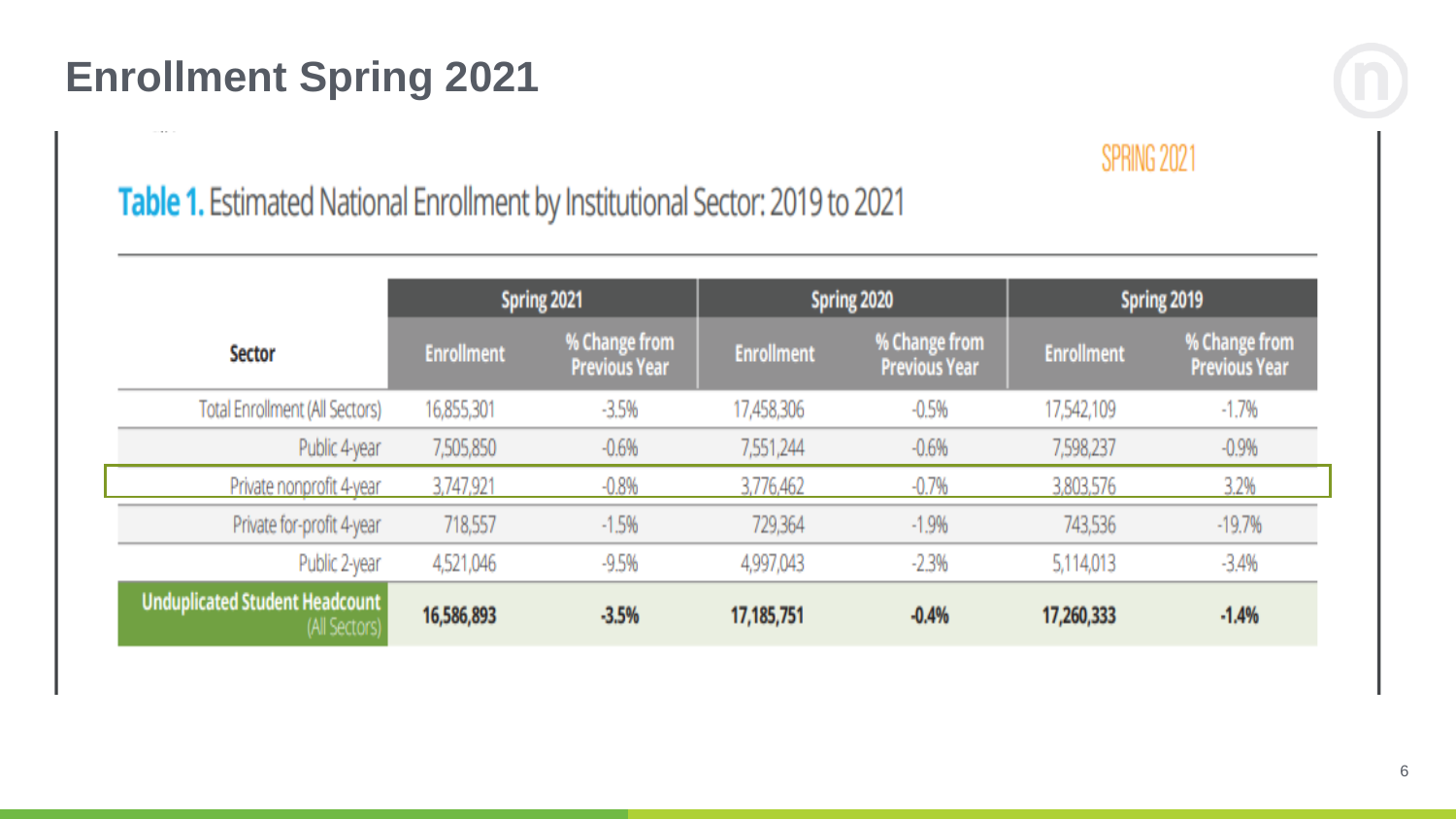# **Why are Students not returning to school?**

- COVID
- Cost
- On-line vs. In-person
- Shift of student priorities
- Shift of student support systems
- Family circumstances

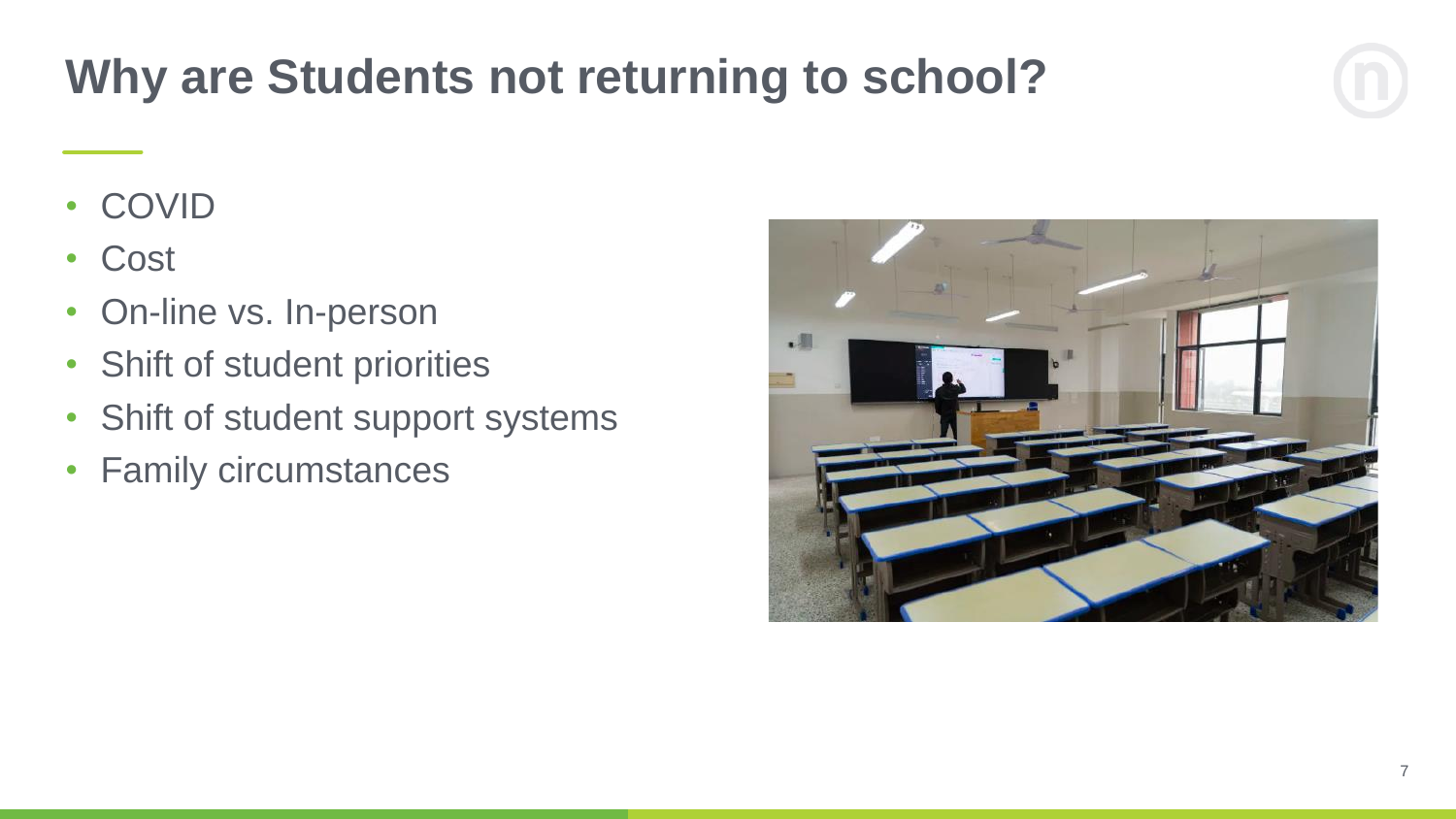#### **Non-Academic Resources and Student Success**



- **2. Basic needs come first, school comes second**
- **3. The higher education environment has written and unwritten rules**:
- **4. Mental health issues are widespread among college-aged students**
- **5. These external burdens don't stay outside the classroom walls**

<https://universitybusiness.com/5-reasons-non-academic-resources-key-student-success/>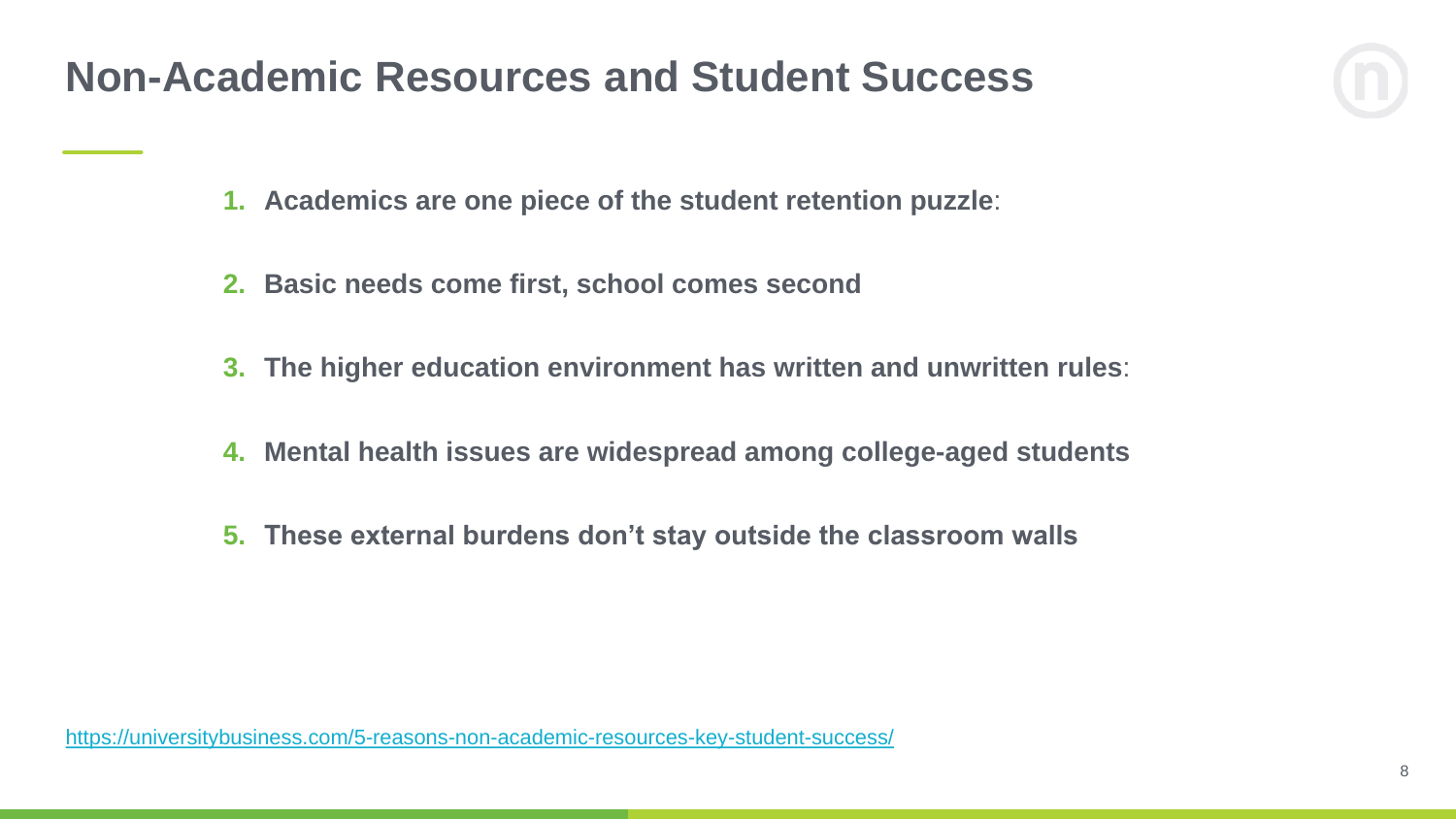

# It costs 50% more to find a new student than to retain one you already have!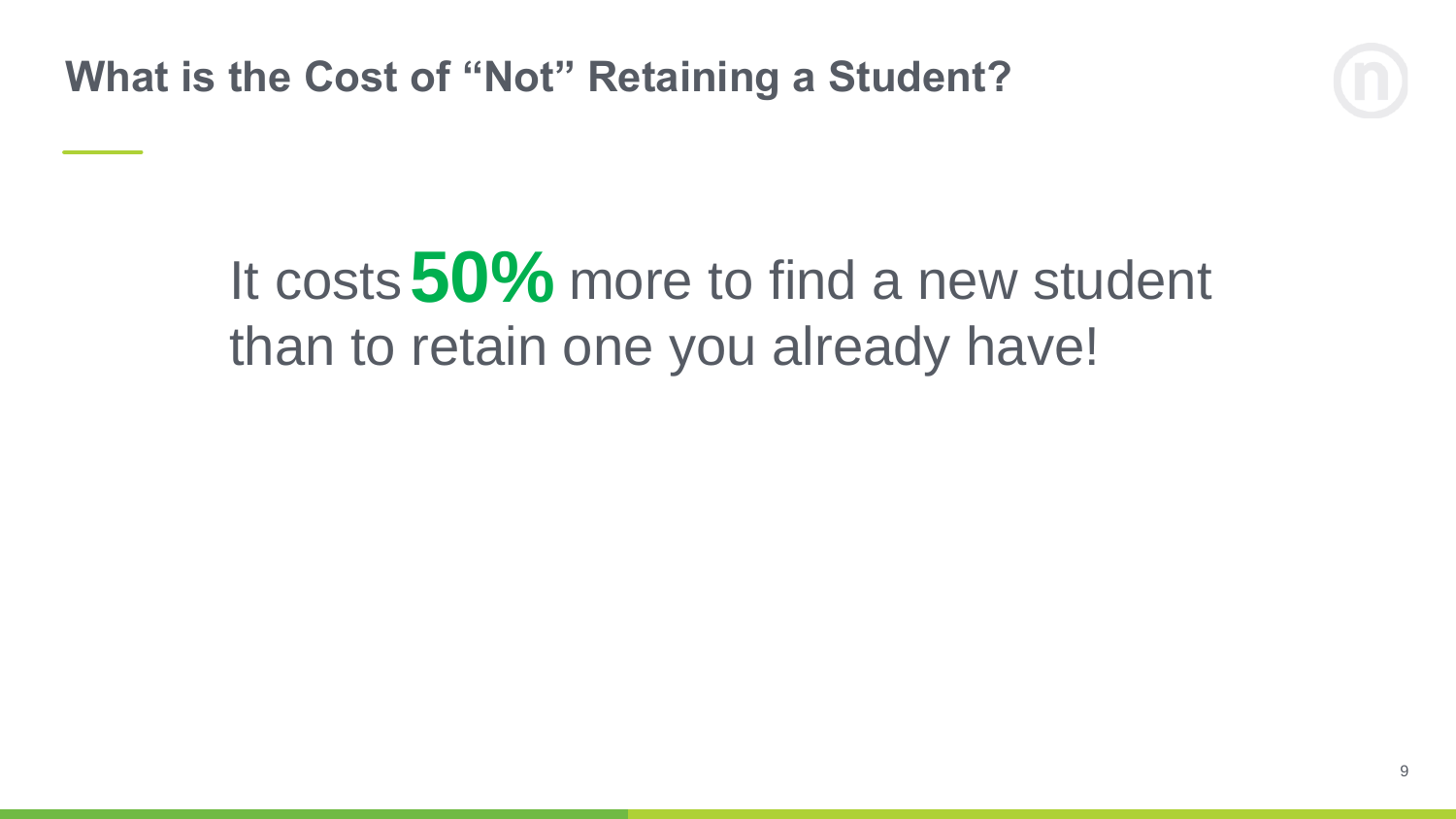# **Applied Performance Analytics**

- Track and Monitor operational and financial performance
- Help institutions understand their own data to meet operational and financial goals
- Providing holistic view HigherEd Metrics<sup>®</sup> platform:
	- ✓Supporting multiple departments and users
	- ✓Revenue by school & term
	- ✓Payment Plan quantities & values
	- ✓Cash Flow by category & term
	- $\checkmark$  Account aging by school
	- ✓Write offs by school & term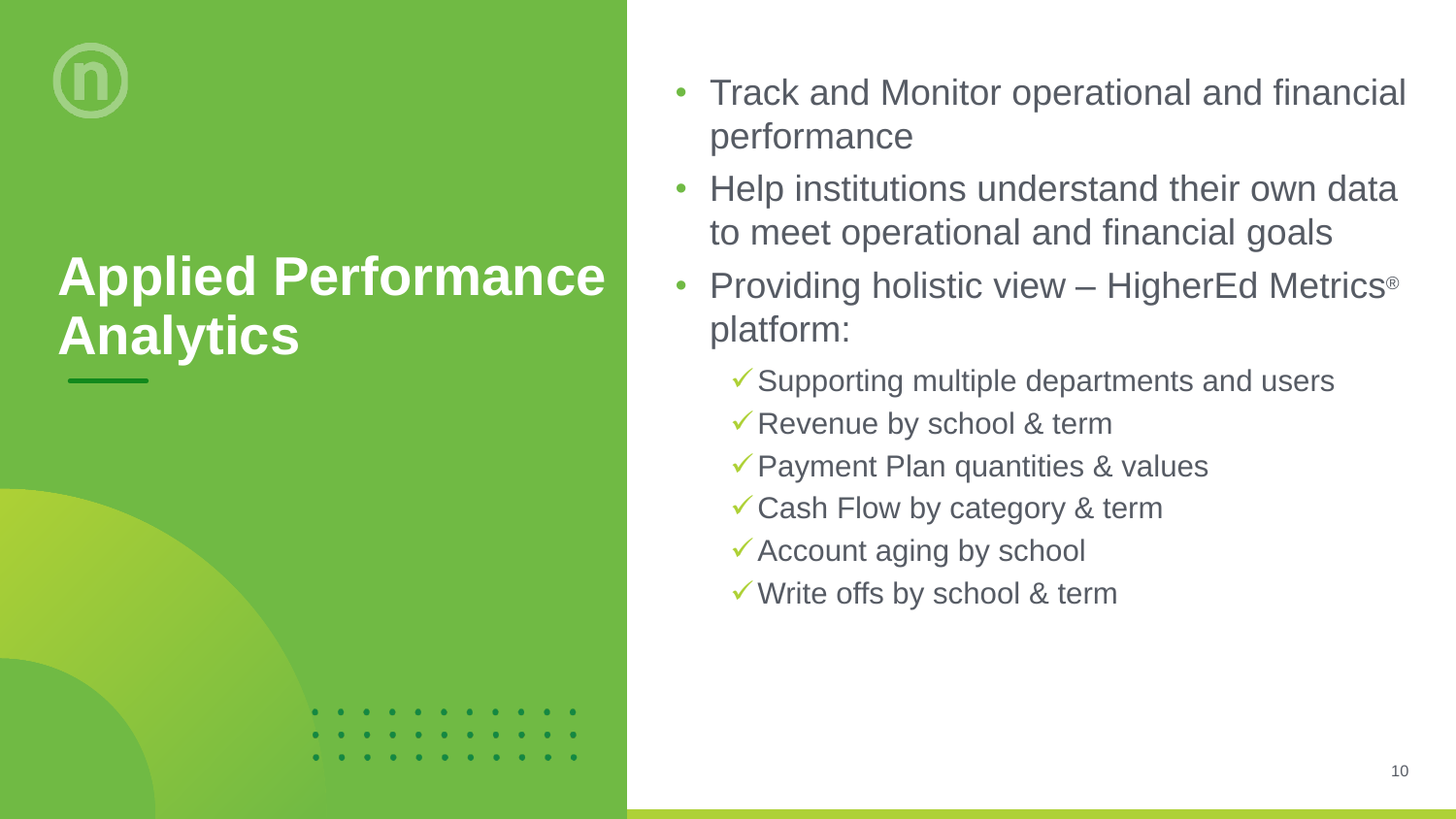#### **Solutions that can help with retention**



- How do you know what solutions are available?
- How do you know which is the "right" solution?
- How flexible is the solution?
- Will the solution help improve the AP/Student experience?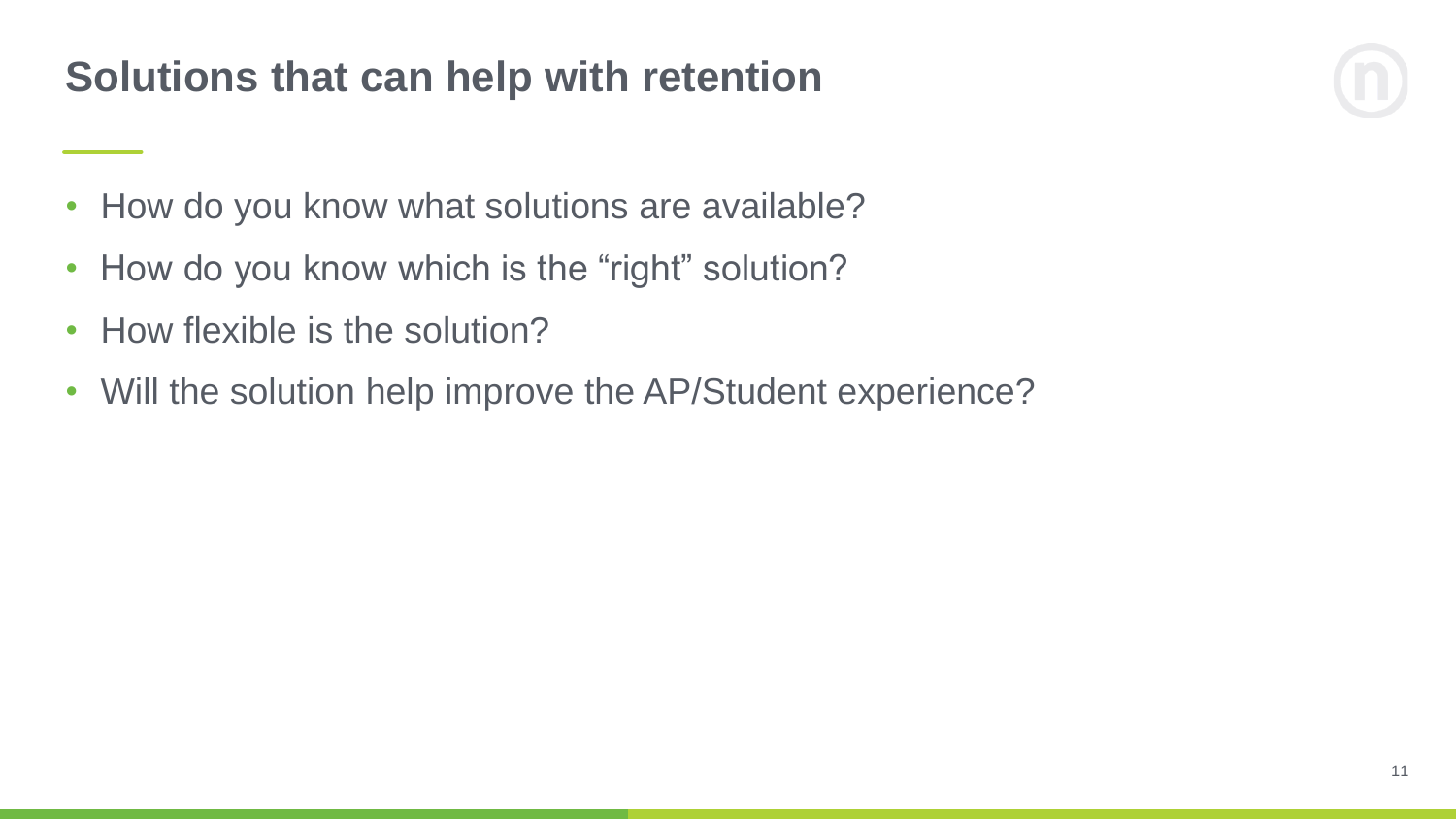## **APA – Payment Plans Positive Impact**

- Only 10 15% of students participate in a Payment Plan
- An additional 10 20% of students could benefit from a Payment Plan (or a "Past Due" payment plan)
- Realized benefits School-provided support (financial and/or academic):
	- Increased student retention
	- Increased matriculation
	- Increased school net revenue
	- Increased school credibility
	- Decreased school costs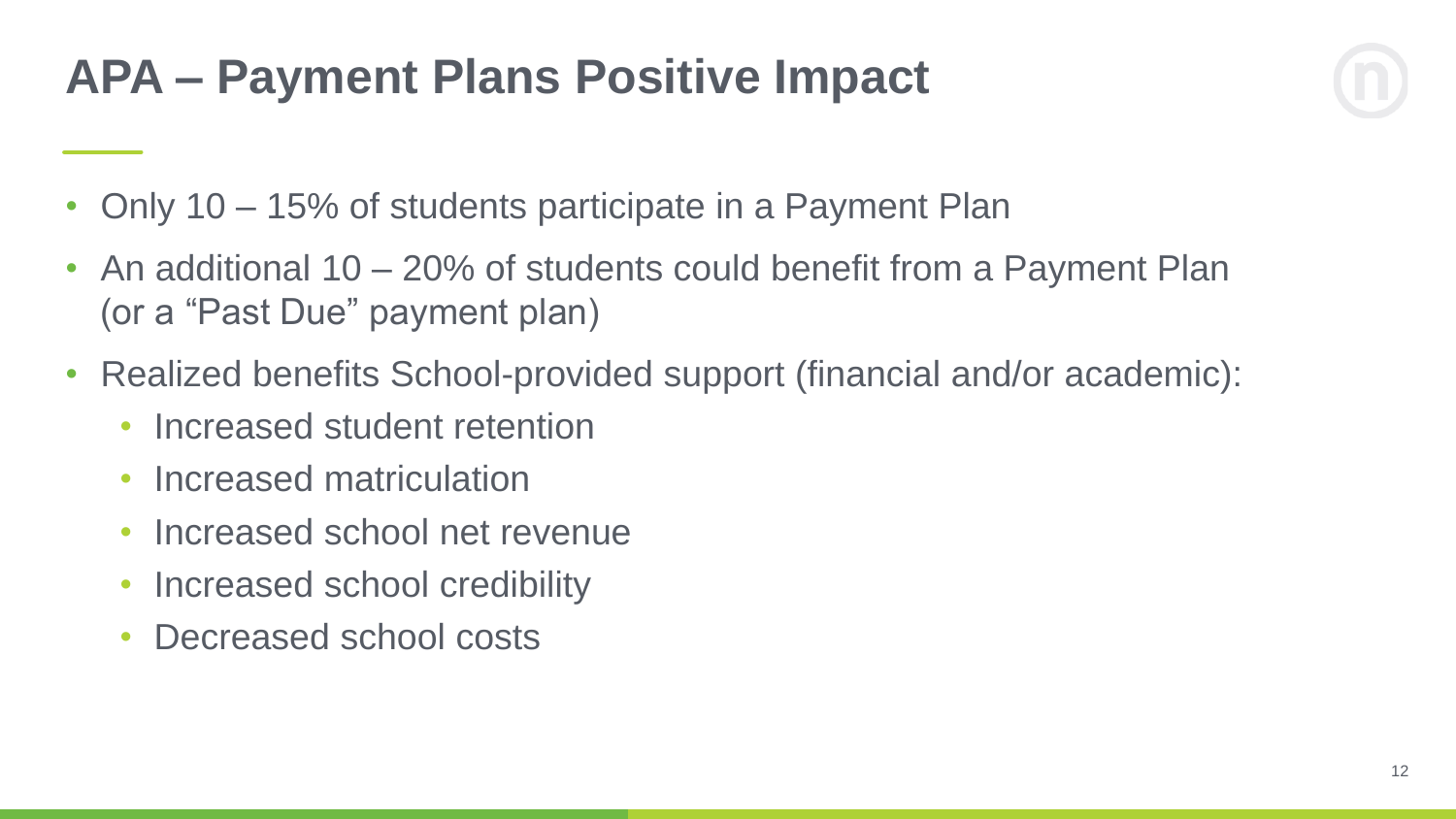# **Flexible Payment Plans**

- Offer Descending Payment Plans (5, 4 and 3 pay plans)
- Add a second due date  $(1^{st}, 5^{th}, 15^{th}, etc.)$
- Push Spring payment plan start date back
- Extend cutoff dates for payment plan enrollment
- Review/revise controllable dates within institution
	- Deposit due date
	- Add/drop date
	- School late fees
	- Cancellation date/policy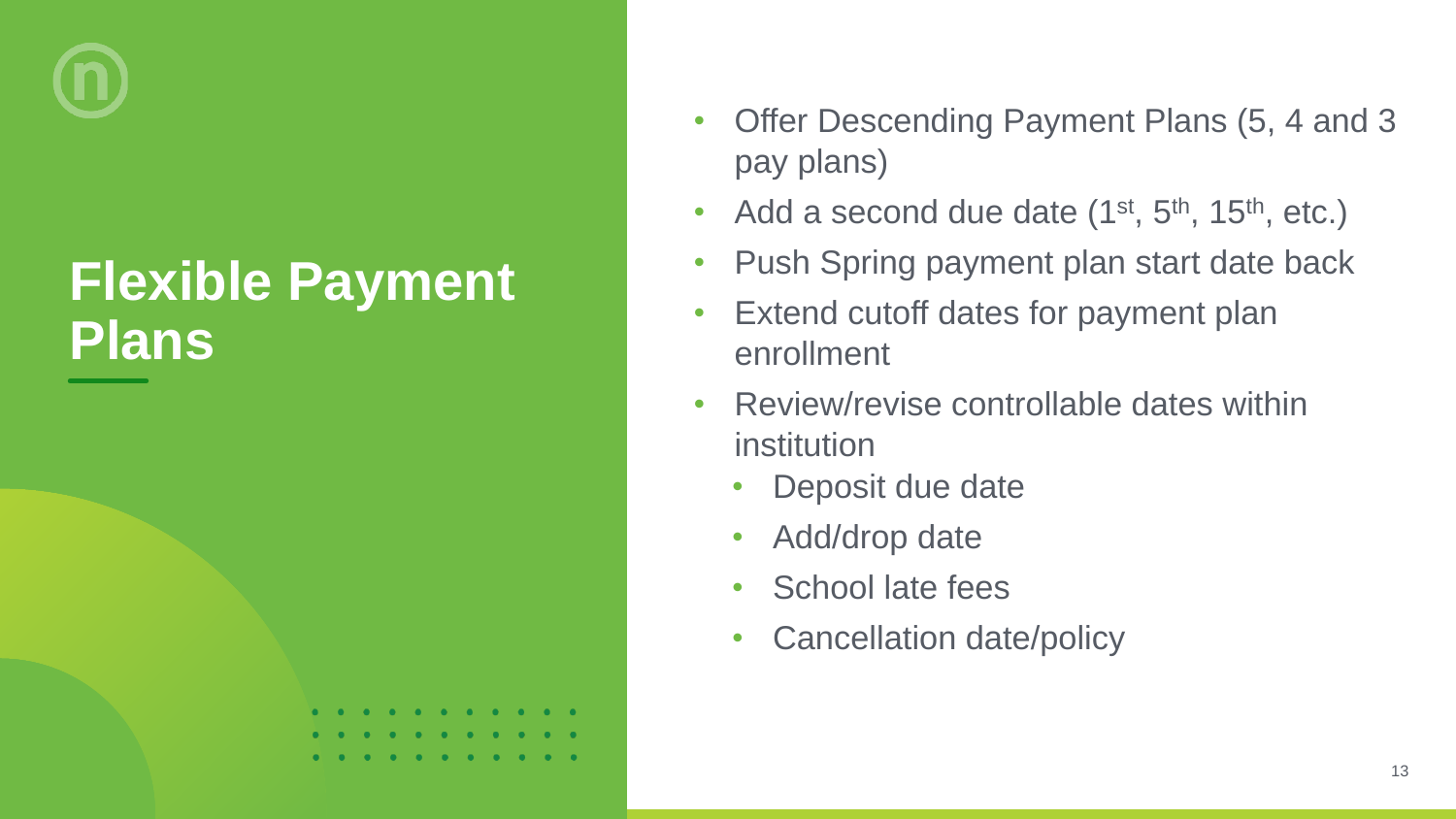## **Johns Hopkins University School of Education**

*This year in particular brought with it many challenges to our typical timelines that we have always operated under. Freshmen deposits and overall student enrollment was very late to take shape.*

*We realized that our payment plans were set up based on our typical schedule and found out quickly it was not working under the current conditions.*

*A collection of campuses at Johns Hopkins University reached out collectively to Damon and Todd to explore our options and explore what other schools were doing to improve. The time we spent making changes was worth every minute and the result was a much more comprehensive set of payment plan options that benefitted those who got on the plan early but still allowed some flexibility for the growing number of students/families who were making their financing decisions a little later in the game.*

*We are finding that the new plans are very popular with the late decision students and would encourage other institutions to look into the same if the opportunity arises*

**Angie Banks-Smith Student Account Manager Johns Hopkins University School of Education**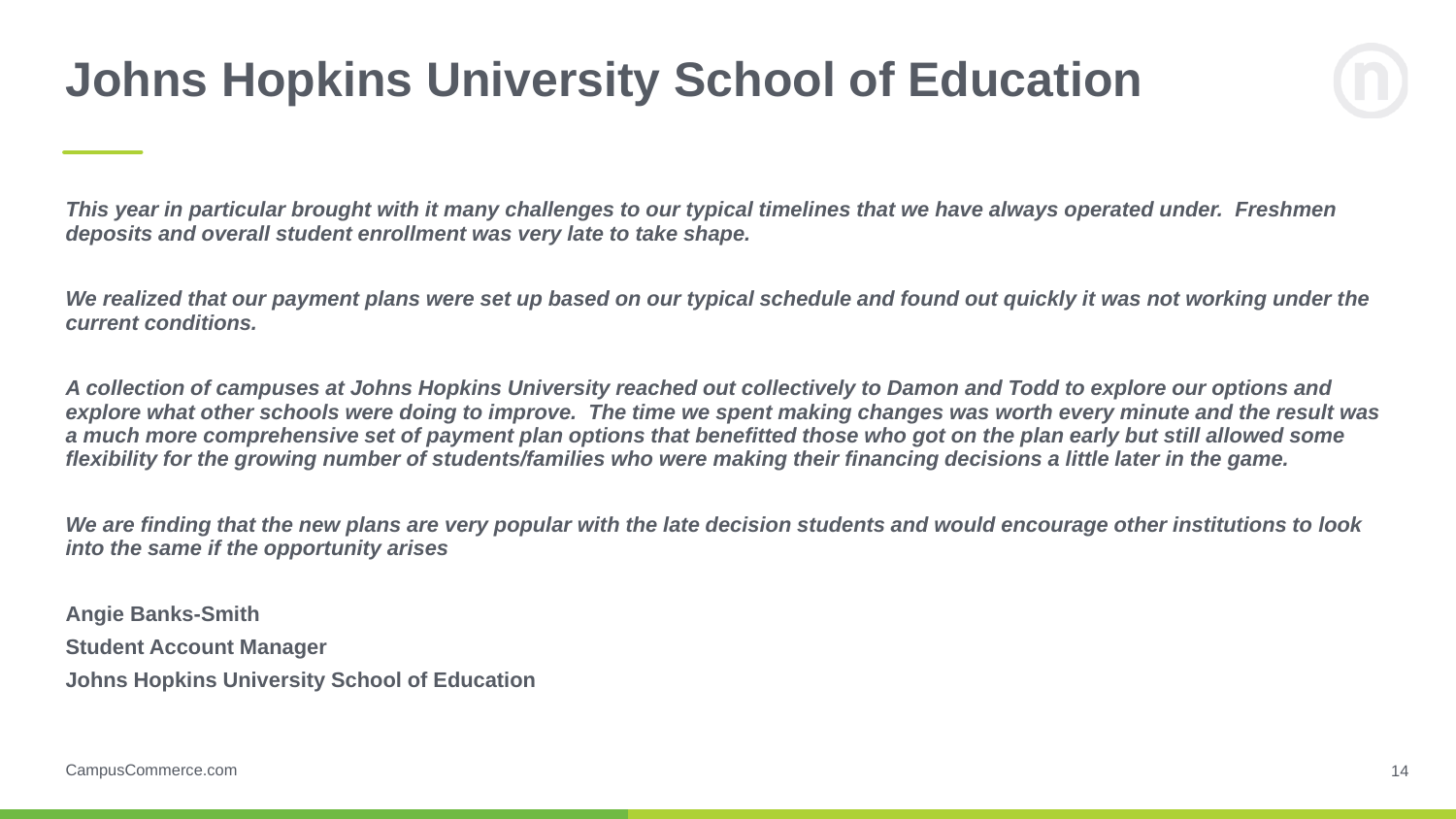# **APA –Past Due Payment Plan Positive Impact**



- Students can continue to pursue their degree and settle their outstanding balance.
- Proactive out-reach with options to keep students enrolled and paying for education
- Dynamic dashboard provides relevant information and statistics, assist in comparison and payment activities.
- View payment plan impacts on retention enrollment and graduation
- Analyze payment forecast based on payment trends.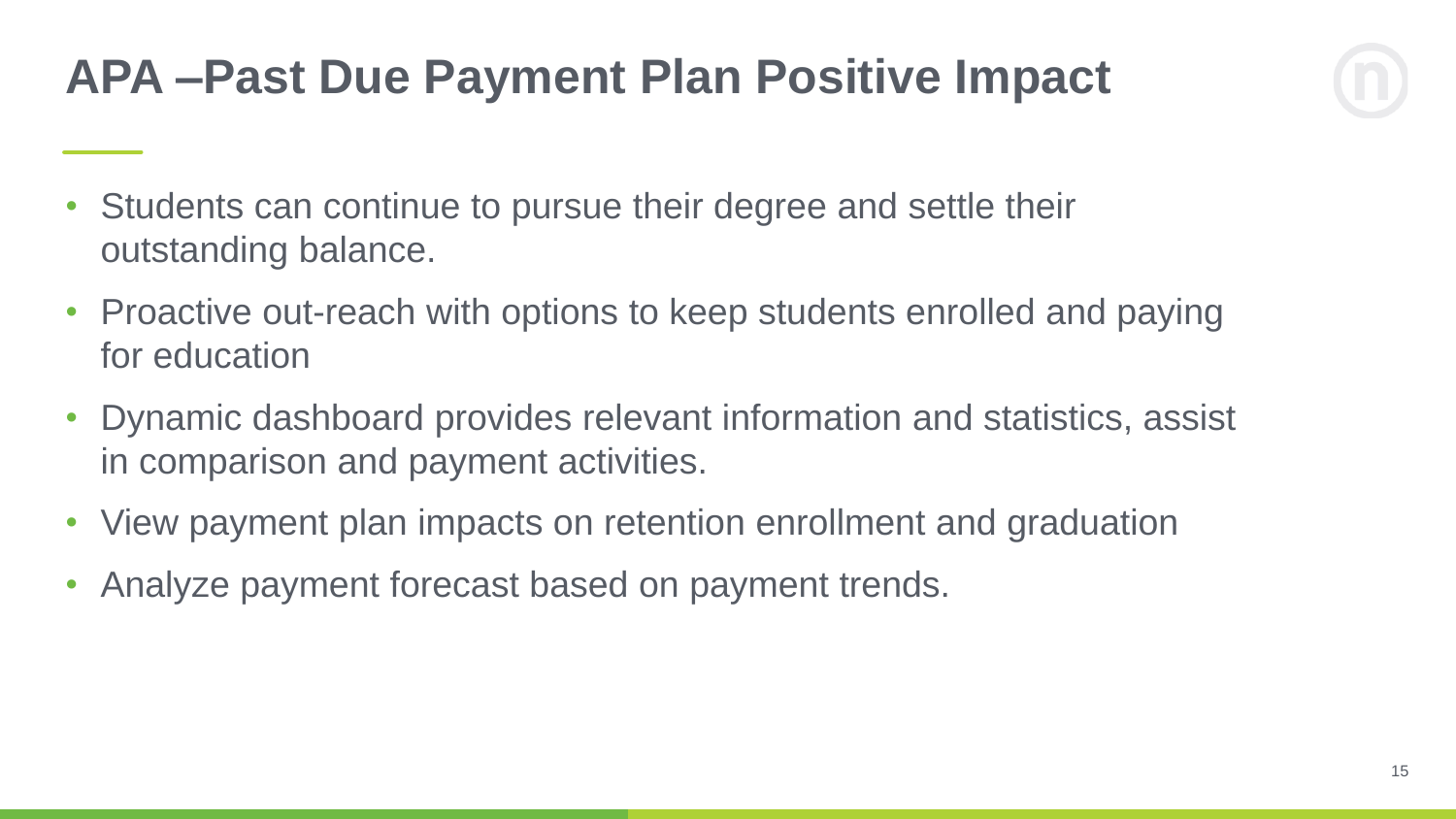# **Past Due Payment Plans**

- Provide a better solution for students/parents to pay off debt
	- No impact to student's credit score
	- No collection fees
	- Based on school's policies, may allow students to enroll in new term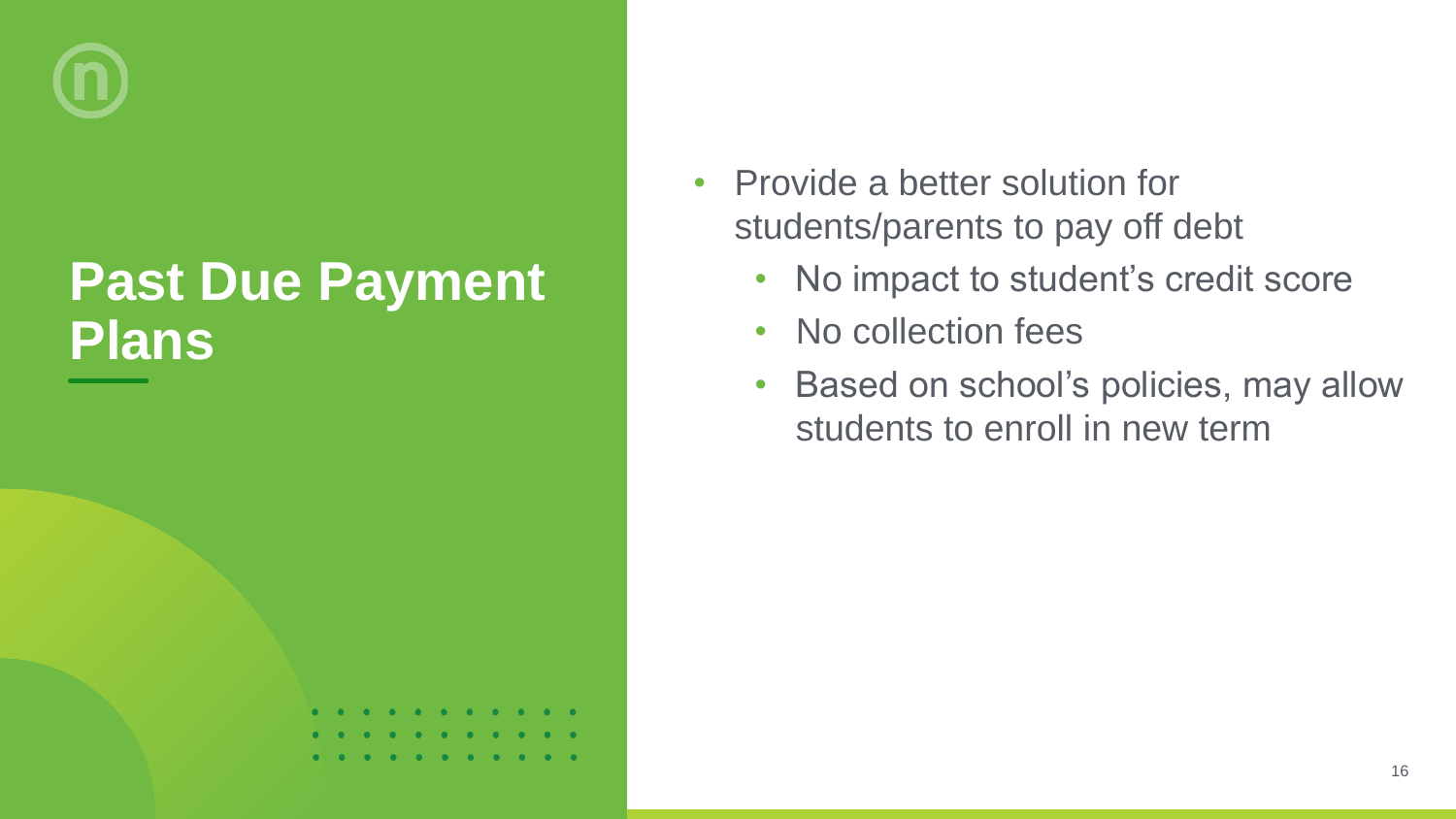### Next steps for your institution to consider

- Review your current Payment Plan offerings
- Decide which changes (if any) could help your institution
- Leverage and understand the data you are collecting
- Continue to review and listen to student & family needs